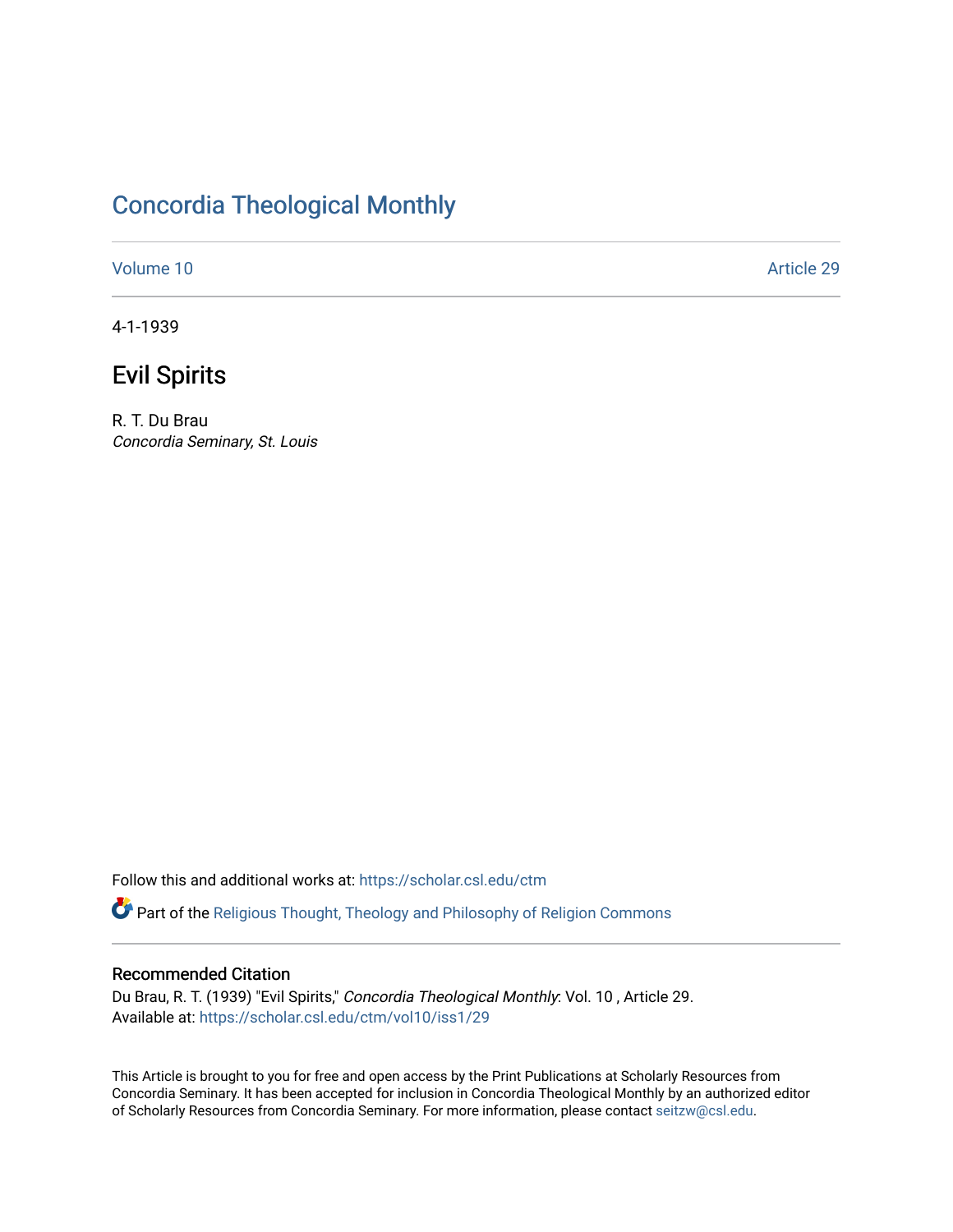#### **Evil Spirits**

### **Evil Spirits**

In classical usage the diminutive form δαμιόνιον is used synonymously and interchangeably with the noun δαίμων. Originally it was merely the neuter of the adjective "divine," referring to godlike "divine power." The noun δαίμων occurs but once in the New Testament (according to the best texts), viz., in Matt. 8:31, οί δαίμονες.

In mythology it gradually came to denote an inferior divinity, or a demon. It still has this connotation in Acts 17:18, where some of the Epicureans and Stoics suspect Paul of proclaiming ξένα δαιμόνια, i.e., strange (foreign, outlandish, un-Greek, hence barbarian) gods to them. Luther must have felt the former force of the word when he first translated "seltsame Goetter," instead of his later "neue Goetter."

1 Cor. 10:20-22 is somewhat of a locus classicus of this meaning, where δαιμονίοις is used in its Old Testament connotation of heathen deities, false gods, as in Deut. 32:17. ἔθυσαν δαμονίοις και ου θεώ, et al. Strong words are those employed by St. Paul, terrible in their implications: κοινωνούς των δαιμονίων, ποτήριον δαιμονίων, and τραπέζης δαιμονίων, the communion of demons, the cup of demons, and the demons' table, condemnatory concepts to make any Christian's soul shudder with horror. The Revelation of St. John also speaks of demon-worship and idolatry in one and the same breath: Iva μή προσκυνήσουσιν τά δαιμόνια καί τα είδωλα τα χρυσά... άργυρά... χαλκά... λίθινα... ξύλινα (9:20).

In the Scriptures these δαιμόνια are spirits consistently characterized as evil. This usus loquendi is in contrast to extra-Biblical usage, where demons may be used of good and bad spirits alike. The New Testament has no such word as ευδαιμονείν or its cognates, so prevalent in pagan speech. The believer's sole source of happiness and blessedness is the one true God, and Jesus Christ whom He hath sent, never any inferior god of man's fertile and evil imagination; for He alone is  $\delta$  μακάριος Θεός.

That the word "demons" designates spirit-beings is amply demonstrated by its synonymity with τα πνεύματα (Luke 9:20: τό δαιμόνιον... τω πνεύματι τω άκαθάρτω: also 10:17, 20: τά δαιμόνια... τὰ πνεύματα), denoting unholy and unclean spirits, evil in their nature and action on men and women. In the New Testament these spirits are frankly credited with causing such ailments as are often baffling to, and beyond the ordinary reach of, medical science to this day, e.g., lunacy and epilepsy. (Cp. Matt. 17:15, 18: ότι σεληνιάζεται καί κακώς έχει· πολλάκις γάρ πίπτει είς τό πύρ καί πολλάκις είς το ύδωρ.... Καί έξηλθεν άπ' αύτου το δαιμόνιον.) There are deaf and dumb demons, the same are often the very cause of

 $\mathbf{1}$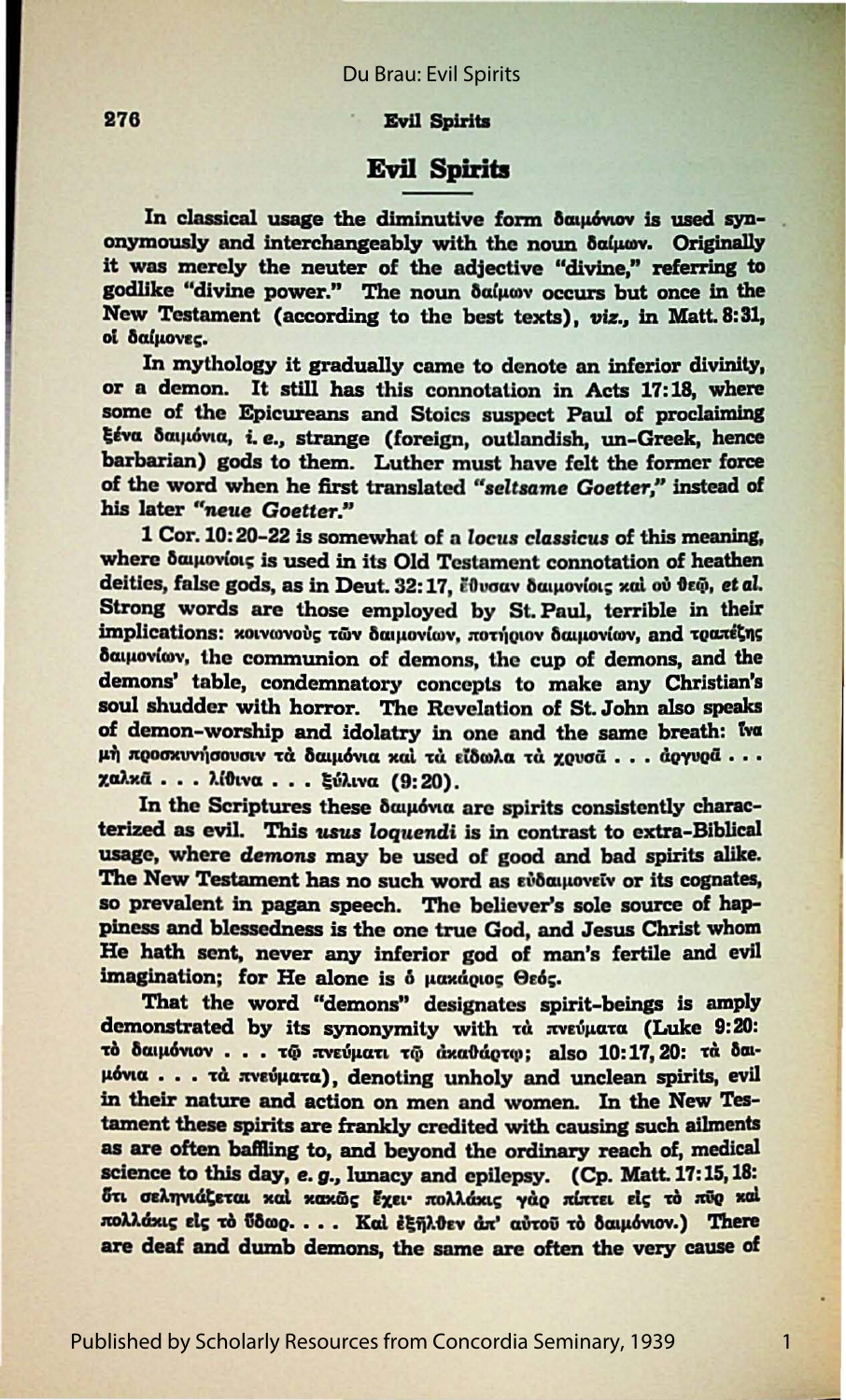#### **Evil Spirits**

these trying afflictions: τω πνεύματι τω ακαθάρτω... το άλαλον καί κωφόν πνεύμα (Mark 9:25); προσήνεγκαν αύτω κωφόν δαιμονιζόμενον. Καί έκβληθέντος του δαιμονίου έλάλησεν ό κωφός (Matt. 9:32, 33).

The devils (demons) indeed believe that there is one God, and they quiver in abject fear (τα δαιμόνια πιστεύουσιν και φρίσσουσιν, Jas. 2:19); it is that same fear which caused them to cry out and acknowledge that Jesus is His Son, Matt. 8:29. There is, then, and it is terrible to contemplate, a demoniac fear of God. The Scriptures everywhere regard these evil spirits as opposed to God and all His works.

As evil in general has its instigator, so the demons have their leader and ruler over them, none other than Βεεζεβούλ, άρχων των δαμονίων (Matt. 12:24, 27); which is another of the evil works and offices of Satan.

A study of the New Testament references to spirits and demons yields a peculiar fact: The adjective dxddagros (unclean, impure) is not employed in the gospels except as a description of spirits; in Acts only once in another connection, and in other places the term is practically entirely restricted to this modification. "Evil spirits," πνευμάτων πονηρών, Luke 7:21, presents no difficulties; nor is it hard to understand the fact that some are more evil, πνεύματα πονηρότερα, than others (Matt. 12:45; Luke 11:26); but why "unclean"?

This nomenclature no doubt harks back to the impure and unclean spirit of idolatry. To the ennobled and regenerated Christian soul, uncleanness was inseparable from the pagans' worship of their lesser divinities, or demons, both from a physical and psychical point of view. This is echoed by an emphatic longer descriptive phrase, occurring once only, and this in Luke 4:33: πεύμα δαιμονίου άκαθάρτου. This phrase is all-comprehensive, and the sometimes cynical but celebrated Gibbon has correctly described the situation in Decline and Fall, Vol. 1, p. 523:

"It was the universal sentiment, both of the Church and of heretics, that the demons were the authors, the patrons, and the objects of idolatry. Those rebellious spirits who had been degraded from the rank of angels and cast down into the infernal pit were still permitted to roam upon earth, to torment the bodies and seduce the minds of sinful men. The demons soon discovered and abused the natural propensities of the human heart toward devotion, and artfully withdrawing the adoration of mankind from their Creator, they usurped the place and honors of the Supreme Deity. By the success of their malicious contrivances they at once gratified their own vanity and revenge and obtained the only comfort of which they were yet susceptible - the hope of involving the human species in the participation of their guilt and misery."